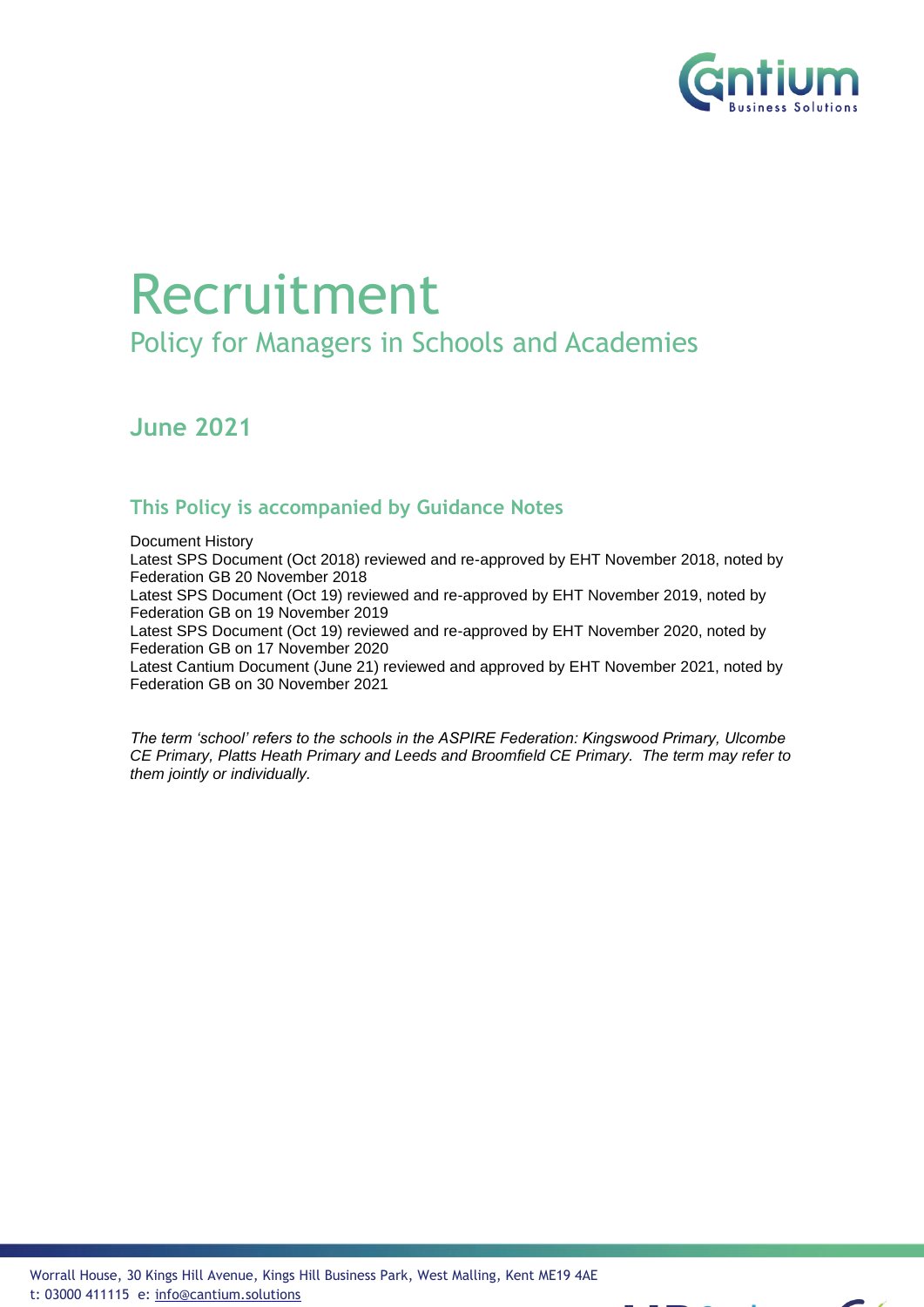

## Contents

| 14.8. Pre-employment Medical History Questionnaire  12 |  |
|--------------------------------------------------------|--|
|                                                        |  |
|                                                        |  |
|                                                        |  |
|                                                        |  |
|                                                        |  |
|                                                        |  |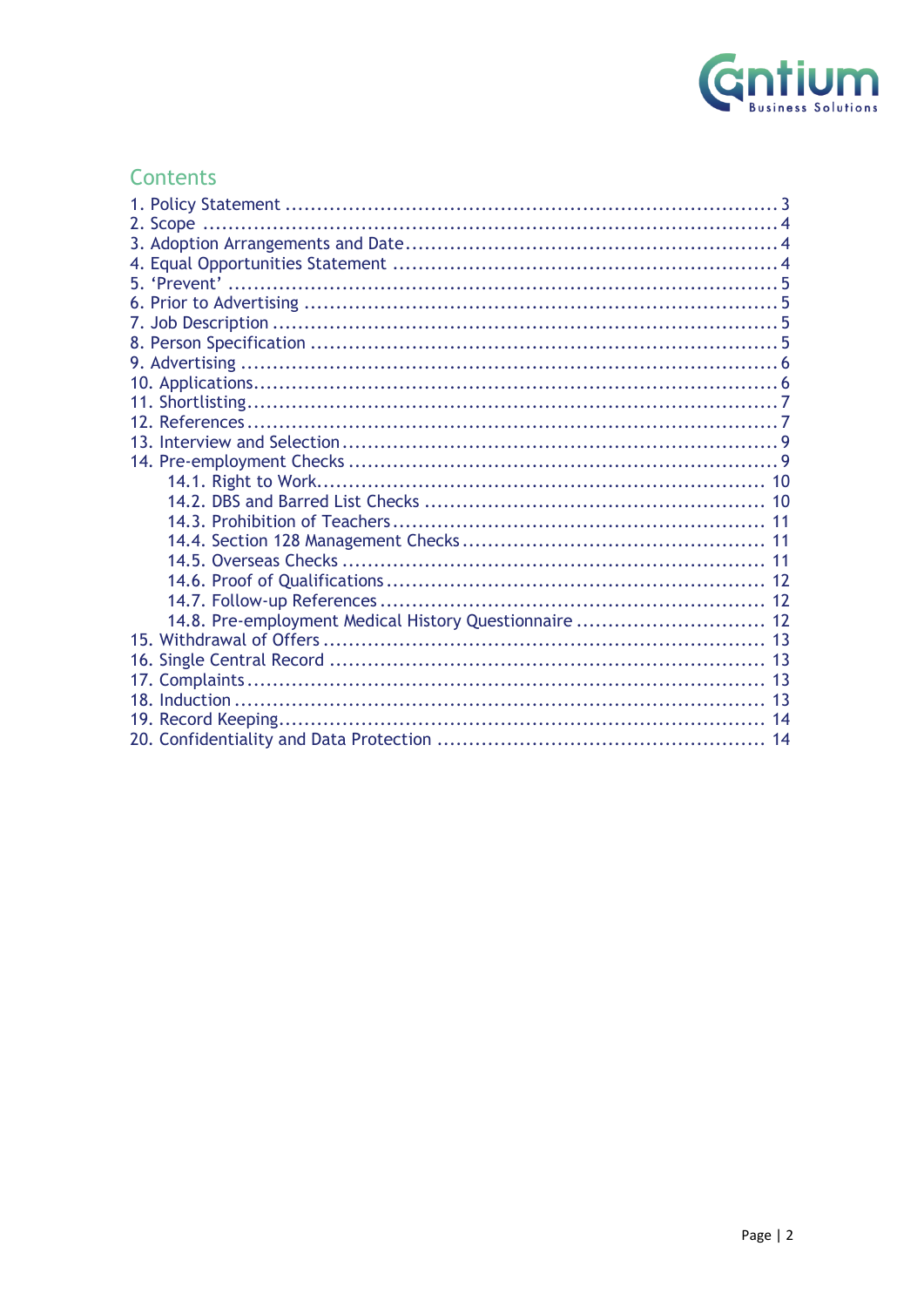

#### **Guidance Note:**

This policy has been developed by Cantium HR Consultancy for use in all Schools and Academies.

#### **Kent Schools**

The Local Authority expects that all KCC Community and Voluntary Controlled Schools will use this document as the basis for their Recruitment policy. This document is also strongly recommended for consideration for adoption by Foundation and Aided Schools.

This document has been shared with representatives of KCC's recognised trade union / professional associations for comment. Schools are advised to ensure staff and unions have the opportunity to comment on the proposed Recruitment policy prior to the document being formally adopted by Governors.

#### **Academies and Schools Outside of Kent**

This policy and procedure may be adopted in its entirety or adapted for use by Academies and Schools / Academies outside of Kent.

Statutory / contractual obligations are highlighted within the policy. Areas where the Academy may determine their own approach or adopt varied provisions are also indicated.

Cantium HR Consultancy can advise and support Academies in developing their own policies.

Academies are strongly advised to ensure that there is sufficient opportunity for staff and their trade union / professional representatives to comment on the proposed Recruitment Policy prior to the document formally being adopted by Governors.

## <span id="page-2-0"></span>**1. Policy Statement**

This policy has been adopted by the Governing Body of the ASPIRE Federation to provide a policy framework for the recruitment and selection of staff to all posts within the approved staffing structure of the school. ASPIRE is committed to safeguarding and promoting the welfare of children and young people and requires all staff and volunteers to share and demonstrate this commitment.

The Governors of ASPIRE fully understand their responsibilities in ensuring that recruitment procedures are free from unlawful discrimination in line with the Equality Act 2010. The Governors also fully appreciate the importance of fair, open, and effective procedures to enable the school to recruit people with the right skills, aptitudes, and attitudes.

The Governors of ASPIRE will ensure compliance with all relevant legislation, recommendations and guidance including the statutory guidance published by the Department for Education (DfE), Keeping Children Safe in Education (KCSIE), Disqualification under the Childcare Act (DUCA) 2006 and related updates, the Prevent Duty Guidance for England and Wales 2015 (the Prevent Duty Guidance) and any guidance or code of practice published by the Disclosure and Barring Service (DBS).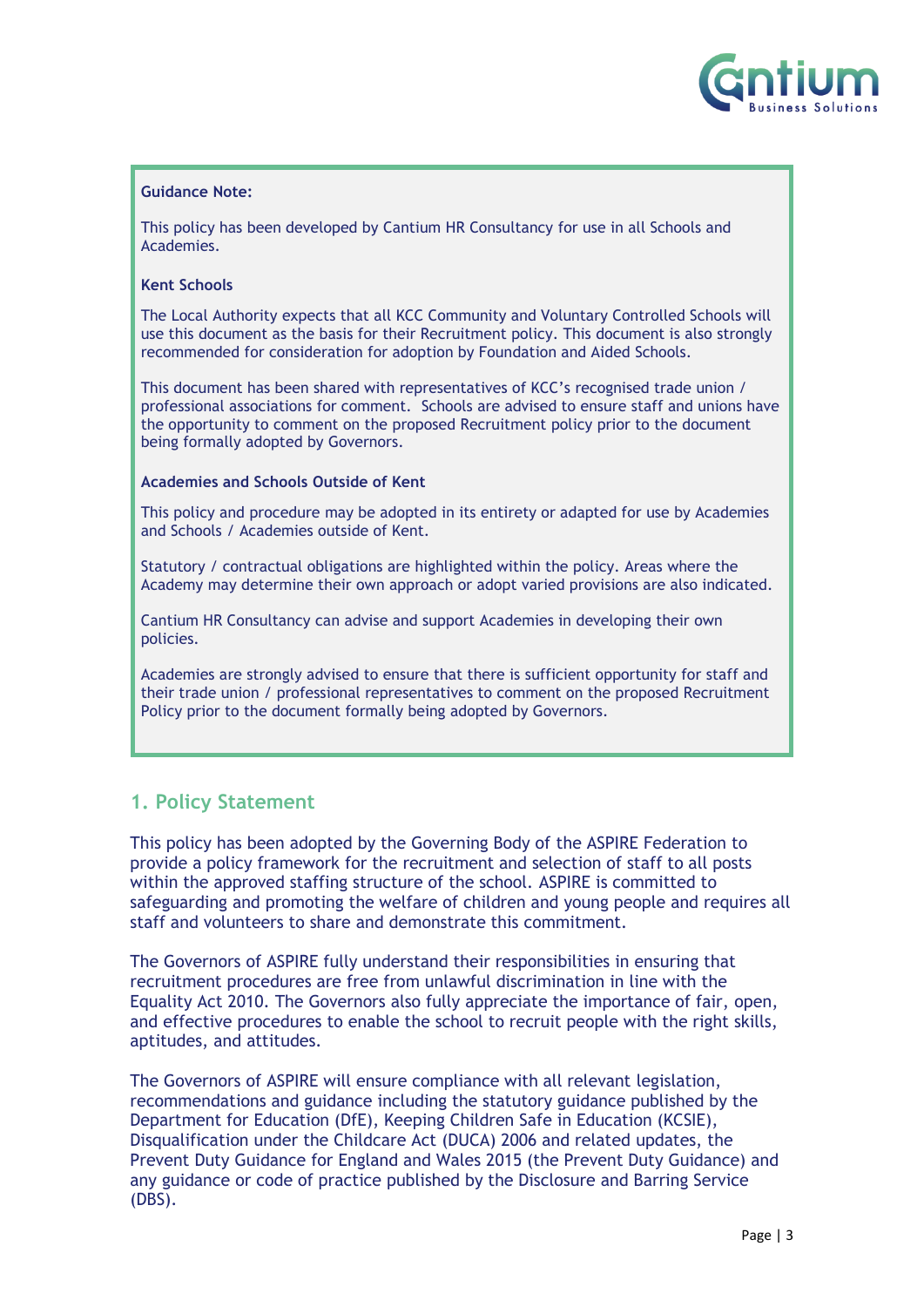

The Governors of ASPIRE fully understand their responsibilities in managing the personal data of job applicants in line with the General Data Protection Regulations (GDPR).

All staff, governors and volunteers are expected to share a commitment to safeguard children and vulnerable groups and, as part of that commitment, follow 'Safer Recruitment' guidance in line with the Keeping Children Safe in Education – statutory guidance for schools and colleges.

As part of our commitment to safeguarding children and vulnerable groups, Enhanced DBS checks and/or Barred List checks on all posts must be carried out where they are required.

All staff and governors involved in recruitment and selection decisions are required to work in ways that are entirely consistent with this policy.

The school will ensure that training is provided for all staff and governors involved in the recruitment and selection of staff and that it is appropriate to their role.

It is a statutory requirement for maintained schools that all selection panels must include at least one member who has successfully completed safer recruitment training. This forms part of the School Staffing (England) Regulations 2009.

#### **Guidance Note:**

More information about posts which require an Enhanced DBS and how to check the Barred List can be found at [www.gov.uk/dbs-check-applicant-criminal-record](http://www.gov.uk/dbs-check-applicant-criminal-record)

## <span id="page-3-0"></span>**2. Scope**

This Policy applies to all employees the ASPIRE Federation

#### <span id="page-3-1"></span>**3. Adoption Arrangements and Date**

This policy was adopted by the ASPIRE Governing Body on 30 November 2021 and supersedes any previous Recruitment Policy.

This policy will be reviewed by the Governing Body annually or earlier if there is a need. This will involve consultation with the recognised unions.

## <span id="page-3-2"></span>**4. Equal Opportunities Statement**

This school is committed to ensuring that each stage of the recruitment and selection process is accessible to all. We will review the recruitment policy and procedure regularly to ensure that it takes account of the Equality Act 2010 and does not discriminate against applicants on the grounds of race, religion or belief, disability, age, pregnancy and maternity, gender reassignment, marriage and civil partnership, sex, or sexual orientation.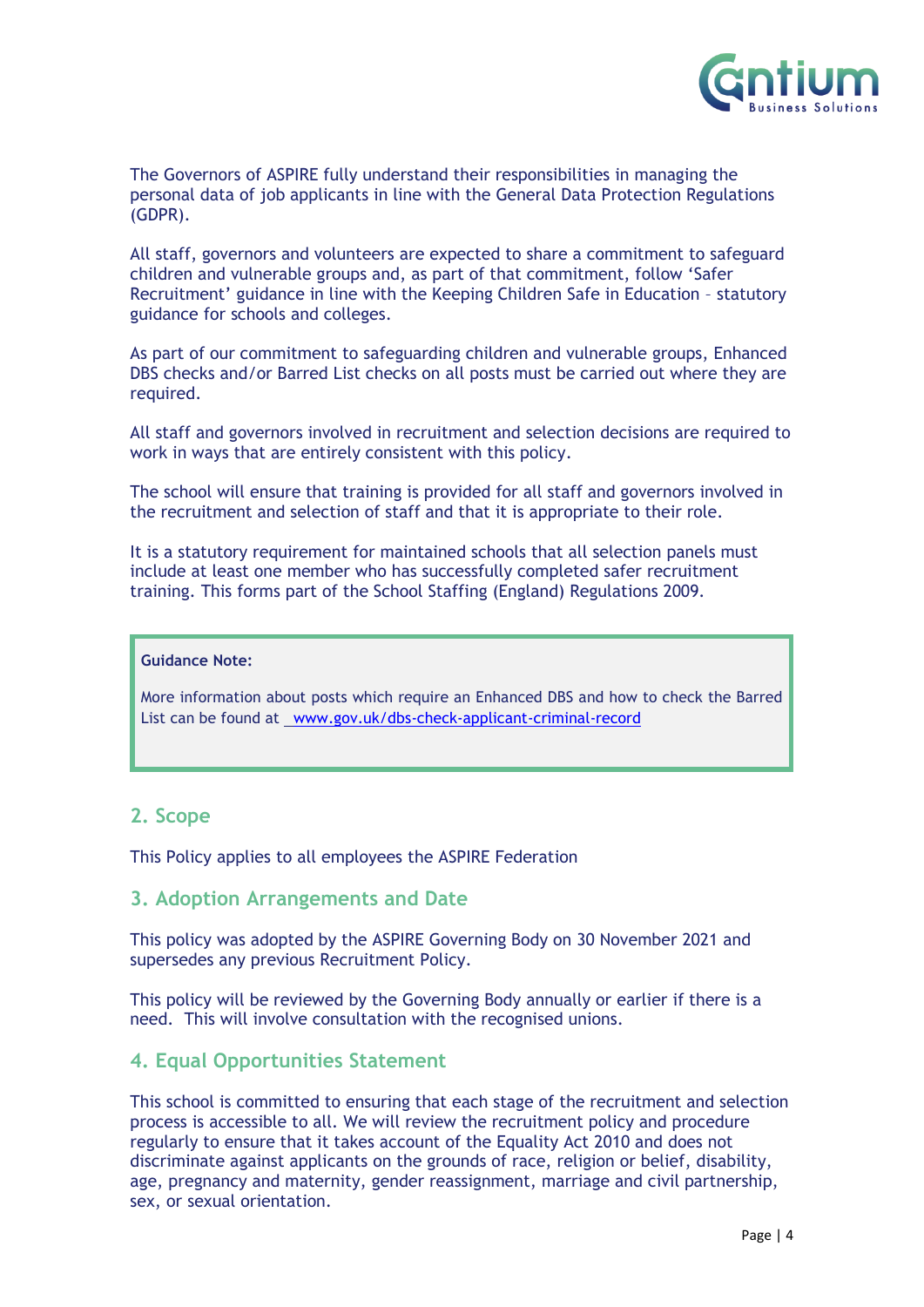

## <span id="page-4-0"></span>**5. 'Prevent'**

The school has a duty under section 26 of the Counter-Terrorism and Security Act 2015 ("the CTSA 2015") to have "due regard to the need to prevent people from being drawn into terrorism". This duty is known as the 'Prevent' duty.

In carrying out its obligations under 'Prevent' the school will assess the risk of children being drawn into terrorism, including support for extremist ideas that are part of terrorist ideology. The school will not discriminate on the grounds of race, colour, nationality, ethnic or national origin, religion or religious belief, sex, or sexual orientation, marital or civil partnership status, disability, or age.

## <span id="page-4-1"></span>**6. Prior to Advertising**

When a vacancy occurs the line manager will review the need for the post and consider all options (internal and external) before deciding that there is a need to recruit. If there is a need to recruit the job description and person specification should be reviewed in line with the school workforce plan prior to seeking the approval of the Headteacher to commence recruitment.

Consideration should also be given to the working hours and contractual arrangements for each post to ensure that posts are open to applicants wishing to work on a parttime or job-share basis where possible and practical.

## <span id="page-4-2"></span>**7. Job Description**

The job description is a statement of purpose and scope and defines both the job role and expectations. It will:

- Summarise the job purpose/impact
- Set out key responsibilities and accountabilities
- Set out reporting and line management arrangements

An up-to-date job description and person specification will be available for each vacancy advertised.

Managers will refer to the Professional Standards for Teachers and to the School Teachers' Pay and Conditions Document (which sets out the expected attributes of Main Scale, Post Threshold, Advanced Skills and Excellent Teachers) when creating job descriptions for teaching posts.

All job descriptions should clearly state the post holder's responsibility for promoting and safeguarding the welfare of children and young people.

## <span id="page-4-3"></span>**8. Person Specification**

The person specification is a description of the qualifications, experience, knowledge, skills, competencies, and other attributes of the ideal person to fill the role.

It will classify each attribute as either 'Essential' to do the job or as a 'Desirable' attribute for the post holder to have and indicate how each attribute will be assessed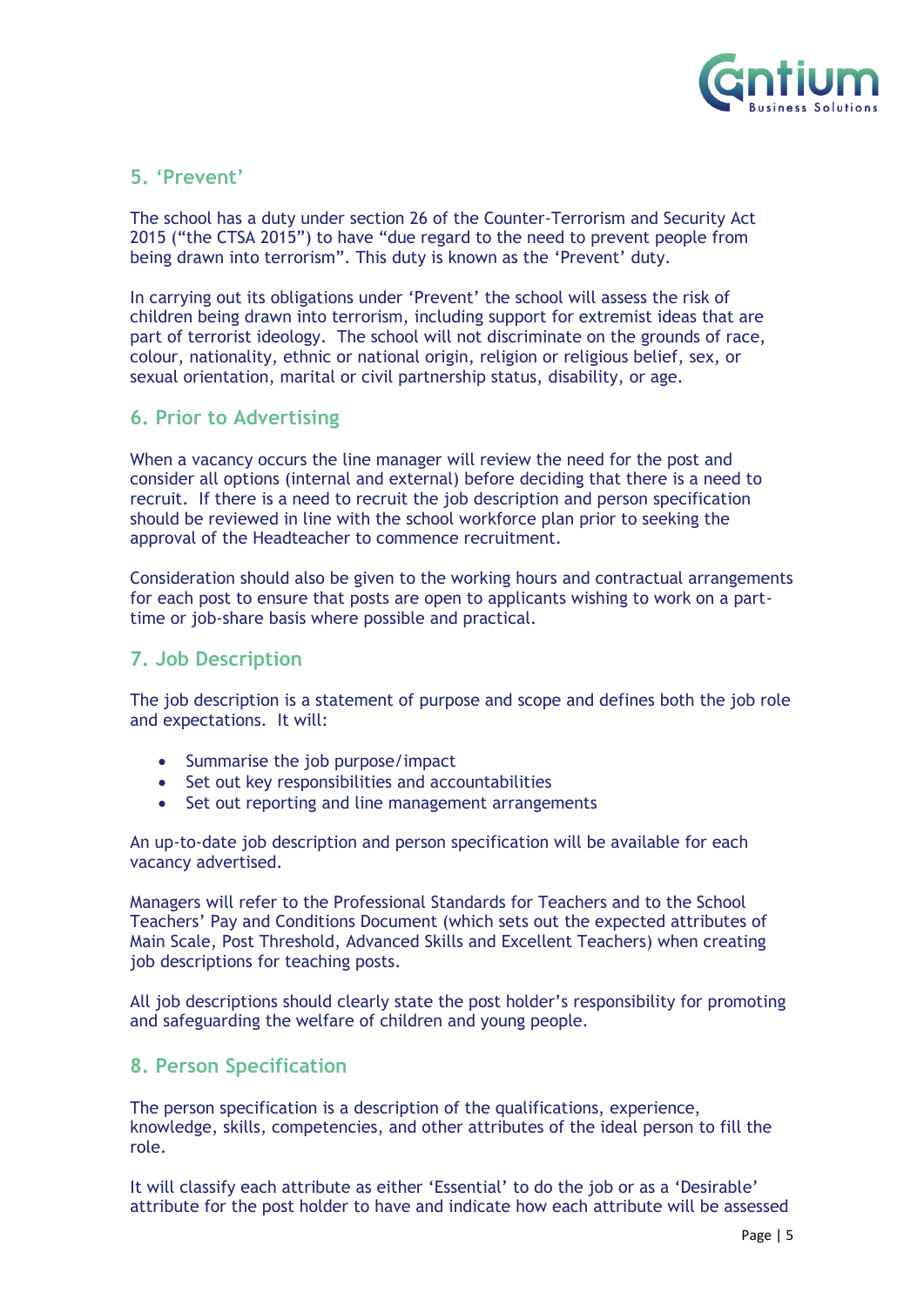

e.g. application form, interview, reference, test etc.

All attributes should be measurable and quantifiable and should take care not to unlawfully discriminate against particular groups of people, either directly or indirectly.

## <span id="page-5-0"></span>**9. Advertising**

All vacant posts will be advertised in a fair, open, and honest manner and will be advertised by means of a formal notice on the staff notice board as a minimum. In most cases, vacant posts will be advertised externally.

To demonstrate to potential job applicants our commitment to Safeguarding and the welfare of children, the following statement should be included on any relevant advertisements and documentation sent out to applicants:

**Our School and all its personnel are committed to safeguarding and promoting the welfare of the children. This post is subject to an Enhanced Disclosure Application to the Disclosure and Barring Service.**

#### **Guidance Note:**

The requirements when advertising for Headteacher and Deputy Headteacher vacancies are set out in the School Staffing (England) Regulations 2009 which require the Governing Body to advertise Headteacher and Deputy Headteacher vacancies "unless it has a good reason not to" and in sections 35 and 36 of the Education Act 2002.

Before the Governing Body decide not to advertise, the DfE recommend that they seek advice from the local authority. Any decision not to advertise should be documented in full and should only be taken if the governing body can demonstrate there is a good reason not to. "Staffing and Employment Advice for Schools document October 2018 (section 2.14)".

(Please delete for Academies where this is not applicable)

## <span id="page-5-1"></span>**10. Applications**

All applicants must be asked to complete the relevant application form in full to enable the panel to shortlist in a fair and objective manner. Following legal changes that came into force in November 2020, applicants will no longer be asked to complete a separate Criminal Convictions Self Disclosure form to ensure that processing of criminal date is targeted and proportionate.

Due to changes in Keeping Children Safe in Education, this will be done at the shortlisting stage. Please see 11. Shortlisting for more information.

The school may reasonably decide to reject an application where incomplete and/or ambiguous information is provided. Applications by CV or letter alone will not be considered, and all applicants are required to sign and date their application.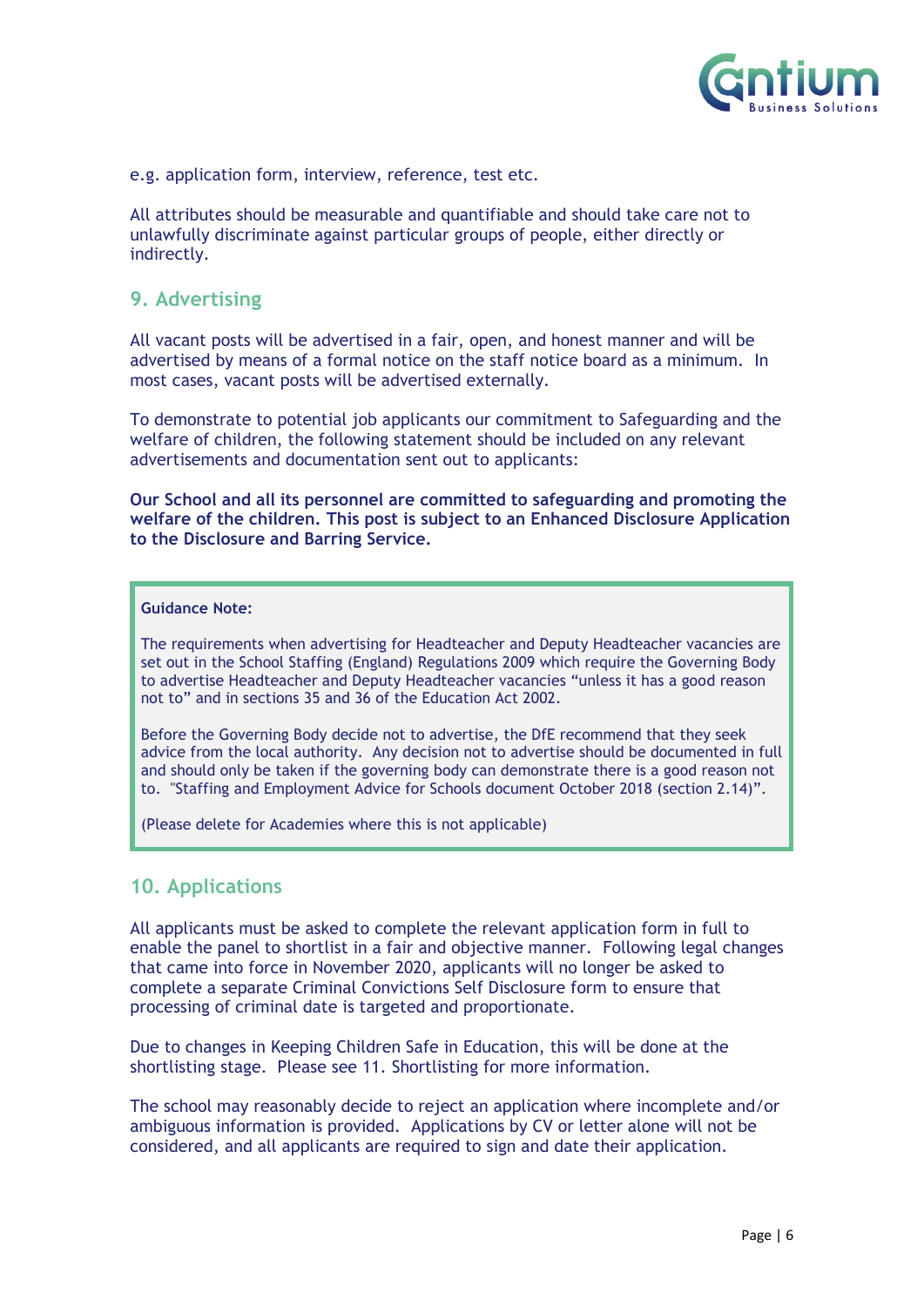

## <span id="page-6-0"></span>**11. Shortlisting**

Shortlisted candidates will be asked to complete a separate Criminal Convictions Self-Disclosure form and must be signposted to publicly available guidance and support on which cautions or convictions they must disclose and be given time to obtain advice. This information is available [here](http://hub.unlock.org.uk/wp-content/uploads/What-will-be-filtered-by-the-DBS.pdf) and on the Ministry of Justice website.

Candidates will be invited to declare any unspent convictions or conditional cautions, any spent adult cautions (simple or conditional) or convictions that are not protected as defined by either the Rehabilitation of Offenders Act 1974 (Exceptions) Order 1975 as amended in England, Scotland and Wales, or the Rehabilitation of Offenders (Northern Ireland) Order 1978 as amended in Northern Ireland.

They will also be asked to declare:

- Whether they have been the subject of any investigation and/or sanction by a professional body due to concerns about their behaviour towards children;
- Whether they have any overseas convictions; and
- Whether they are included on the DBS Children's Barred List

Failure to declare relevant information may disqualify the candidate from the appointment and, if appointed, may render the individual liable to immediate dismissal without notice.

All applicants are required to sign and date the declaration.

It is recommended that at least 2 people are involved in the shortlisting process, one of whom should be the line manager.

All shortlisting decisions will be made with clear reference to the skills and qualities set out in the person specification using an agreed method of scoring against the essential and desirable criteria. Each candidate will be considered on their own merit.

The equal opportunities monitoring form will be separated from the main application form to reduce any likelihood of conscious or unconscious bias.

## <span id="page-6-1"></span>**12. References**

In order to comply with Keeping Children Safe in Education, it is the policy of ASPIRE that all references will be obtained, and concerns resolved, before confirming an appointment. This will be done either by letter seeking to verify the skills, experience, competencies, and employment history of the applicant, or by a standard reference form.

It is the school's practice, with the consent of the applicant, to take up references before interview for teaching posts. If applicants have indicated that they do not consent to references being sought prior to interview, further information should be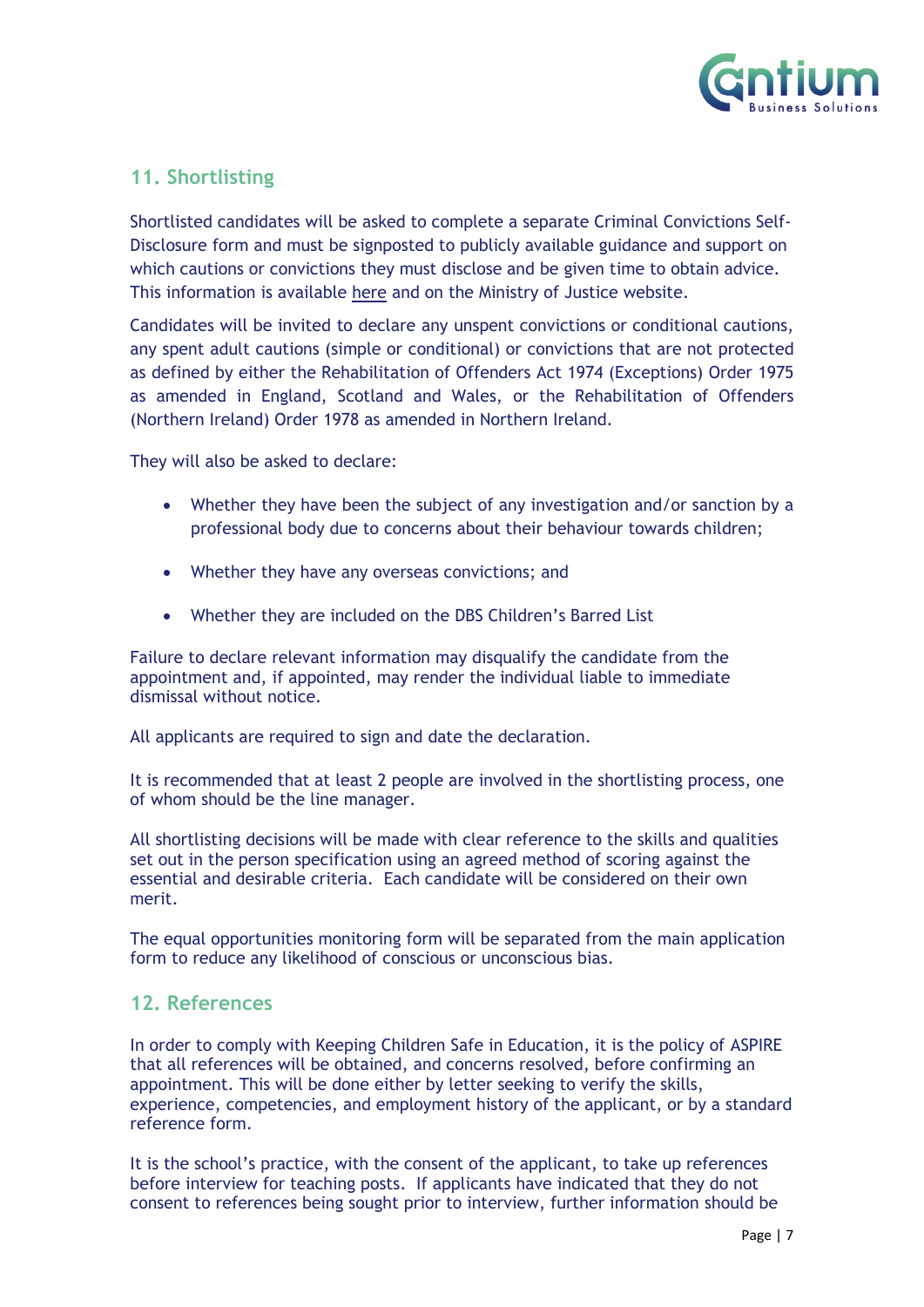

sought, and agreement obtained where possible.

On receipt, references will be checked to ensure that all specific questions have been answered satisfactorily. Any discrepancies or anomalies should be noted and addressed during the applicant's interview.

Specific questions should be included to explore the applicant's suitability to work with children and, if the referee has any concerns, they should be asked to give their reasons.

In order to comply with the Equality Act 2010, reference requests sent prior to an offer of employment will not request details of attendance or absence however, further information will be requested and compared with the medical questionnaire following the applicant's acceptance of a conditional offer of employment – see 14 below.

Applicants will be required to specify the details of 2 referees, one of which should be the current or most recent employer and references will only be obtained directly from the referee: testimonials or open references (those addressed 'To whom it may concern') will not be considered. Referees will be provided with a copy of the job description and person specification to assist them in their response.

References for staff working in an education setting will be sought from the Headteacher and, in other settings, it would be appropriate to seek a reference from the line manager of the applicant.

Where a candidate is not currently working in a school or childcare setting but has done so in the past, one reference should be from their most recent children's workforce employer in line with Safer Recruitment guidelines.

We reserve the right to request that the applicant provides alternative referees where the initial referees are deemed inappropriate for our purposes e.g. where the current or most recent employer is not provided.

We will seek to confirm whether the candidate has been subject to any formal disciplinary procedures within the last two years and to establish any details, outcomes or 'live' sanctions which are in place.

In cases where there have been disciplinary concerns which involved children or safeguarding that have been substantiated, the referee will be required to confirm details.

In accordance with Keeping Children Safe in Education, cases in which an allegation is proven to be false, unsubstantiated, or malicious should not be included in employer references.

#### **In the case of recruitment to maintained schools**

*In accordance with the School Staffing Regulations 2012, we will seek to confirm whether candidates for teaching posts have been subject to formal capability proceedings in the past two years.*

*In the case of recruitment to all other posts we will ask referees to confirm whether*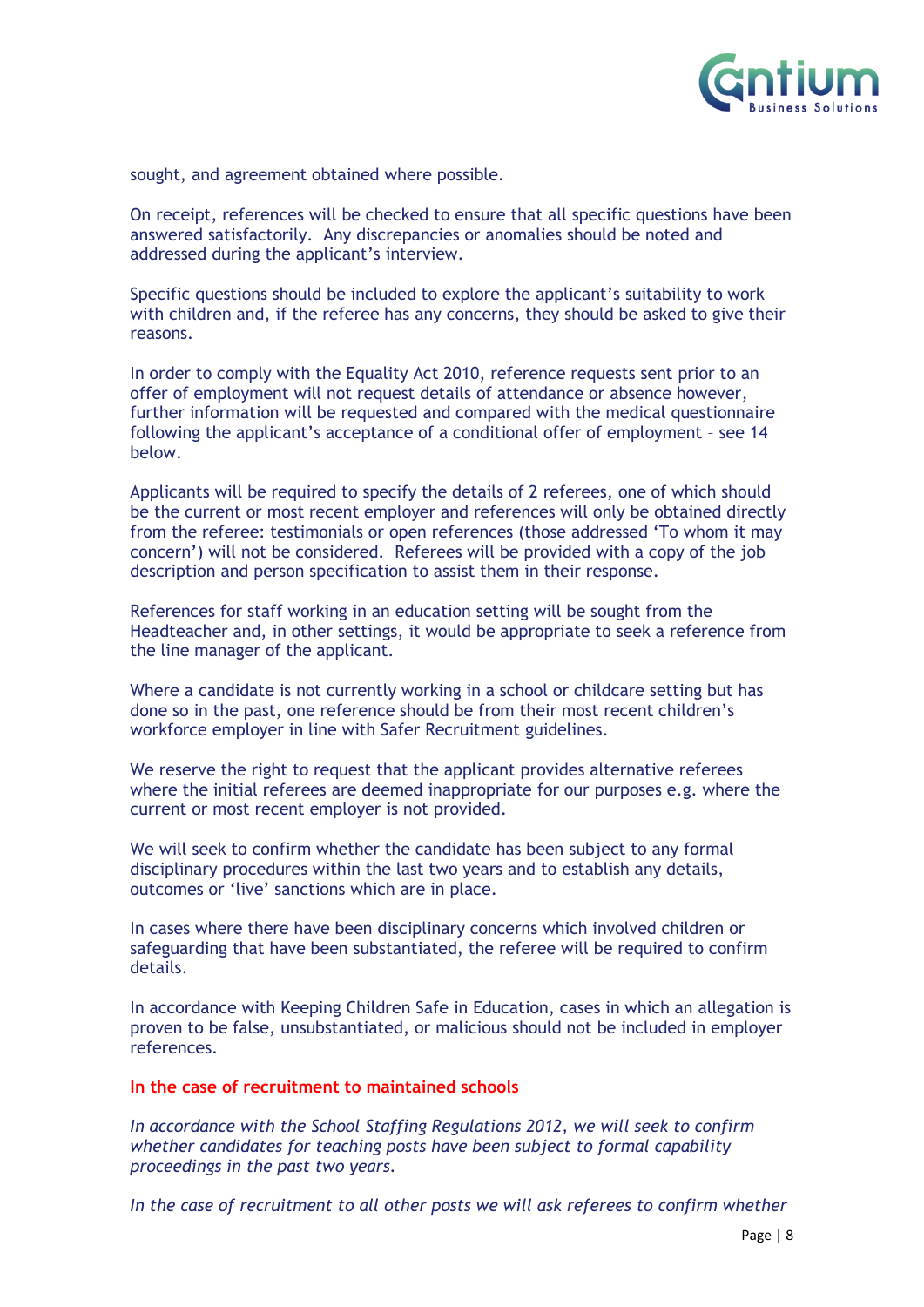

*candidates have been subject to formal capability proceedings in the past 2 years as part of our appointment process.*

#### **In the case of recruitment to Academies established from April 2013 where there is a requirement to disclose teaching capability information as part of the funding agreement**

*When recruiting to teaching posts we will seek to confirm whether candidates have been subject to formal capability proceedings in the past 2 years as part of our appointment process.*

*In the case of recruitment to all other posts we will ask referees to confirm whether candidates have been subject to formal capability proceedings in the past 2 years as part of our appointment process.*

#### **In the case of Academies established prior to April 2013 (not covered by the funding agreement provisions)**

We will ask referees to confirm whether candidates have been subject to formal *capability proceedings in the past 2 years as part of our appointment process.*

## <span id="page-8-0"></span>**13. Interview and Selection**

The school is committed to ensuring that all interviewees are assessed according to their ability to meet the criteria of the job description and person specification and to fulfil their obligation regarding keeping children safe.

Applicants may have indicated on their application form that they have a disability and, in order to promote fairness and to meet our obligations under the Equality Act 2010, the letter of invitation will encourage applicants to contact the school if they require any adjustments to enable them to attend the interview.

Candidates are required to bring evidence of relevant qualifications to interview where the original documents must be checked, and a signed and dated copy retained.

The interview panel will include at least one member who has undertaken safer recruitment training in accordance with the School Staffing (England) Regulations 2009 and should not include an Employee where one of the applicants is a relative, partner or close friend.

The panel will take notes during the interview to enable a scoring matrix to be completed and, at the conclusion of the interviews; the panel will consider each of the candidates against the criteria for the post before reaching their decision.

## <span id="page-8-1"></span>**14. Pre-employment Checks**

All offers of employment will be conditional on the successful completion of the preemployment checks listed below and will include confirmation of salary, start date and any information that the successful applicant needs to provide before commencing employment e.g. DBS form and pre-employment questionnaire. All offers of employment will be subject to and conditional upon: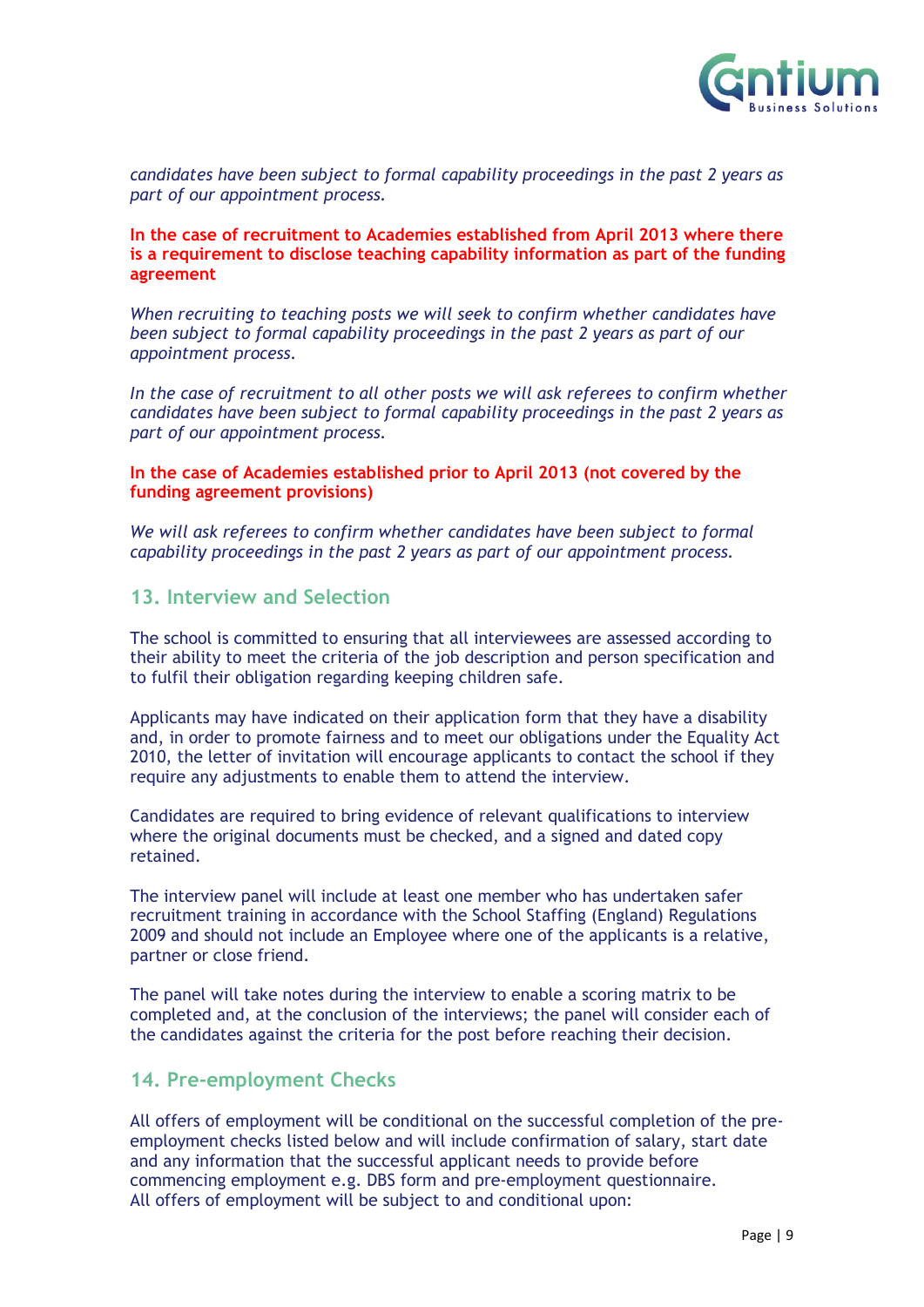

- o Enhanced DBS check
- o DBS Barred list check where applicable (i.e. if working in regulated activity)
- o Verification of identity including Date of Birth
- $\circ$  Verification of entitlement to work in the UK (Following Brexit, further information on immigration changes can be found at
- o [https://www.gov.uk/government/collections/guidance-for-schools](https://www.gov.uk/government/collections/guidance-for-schools-during-the-transition-period-and-after-1-january-2021)[during-the-transition-period-and-after-1-january-2021](https://www.gov.uk/government/collections/guidance-for-schools-during-the-transition-period-and-after-1-january-2021)
- o Verification of any relevant qualifications
- o Receipt of 2 satisfactory references
- o Satisfactory pre-employment health clearance
- o Prohibition checks for those in teaching work and those with previous teaching experience (including unqualified teachers, HLTA's etc.)
- o A section 128 Prohibition from Management check (Independent/free schools/academies only). Whilst they are not employees, from September 2019, Keeping Children Safe in Education also recommends that maintained school governors have section 128 checks because a section 128 direction prohibits someone from serving as a maintained school governor.
- o Overseas checks as appropriate including obtaining an enhanced DBS certificate with barred list information even if the teacher has never been to the UK. From 1<sup>st</sup> January 2021, the Teacher Regulation Agency will no longer maintain a list of EEA teachers with sanctions.

If these are not satisfactory an offer of employment may be withdrawn or, where an individual has commenced work, employment may be terminated.

## <span id="page-9-0"></span>**14.1. Right to Work**

In order to comply with the Asylum and Immigration Act 1996 – Prevention of Illegal Working – interview candidates will be asked to bring certain documentation to the interview which shows their eligibility to work in the UK. No offer of employment can be made unless one of the original documents listed on the Home Office Right to Work Checklist is produced.

The candidate's original documents must be checked, and a signed and dated copy retained in line with the school retention policy.

The Home Office Right to Work Checklist shows the acceptable identity documentation as currently defined by the Home Office and further information on establishing an individual's right to work can be found at:

[https://assets.publishing.service.gov.uk/government/uploads/system/uploads/attach](https://assets.publishing.service.gov.uk/government/uploads/system/uploads/attachment_data/file/378926/employers_right_to_work_checklist_november_2014.pdf) [ment\\_data/file/378926/employers\\_right\\_to\\_work\\_checklist\\_november\\_2014.pdf](https://assets.publishing.service.gov.uk/government/uploads/system/uploads/attachment_data/file/378926/employers_right_to_work_checklist_november_2014.pdf)

## <span id="page-9-1"></span>**14.2. DBS and Barred List Checks**

All those directly employed by Schools and Academies in paid positions are required to obtain an enhanced Disclosure and Barring Service (DBS) check.

It is an offence to employ, in a school or academy, an individual who is barred from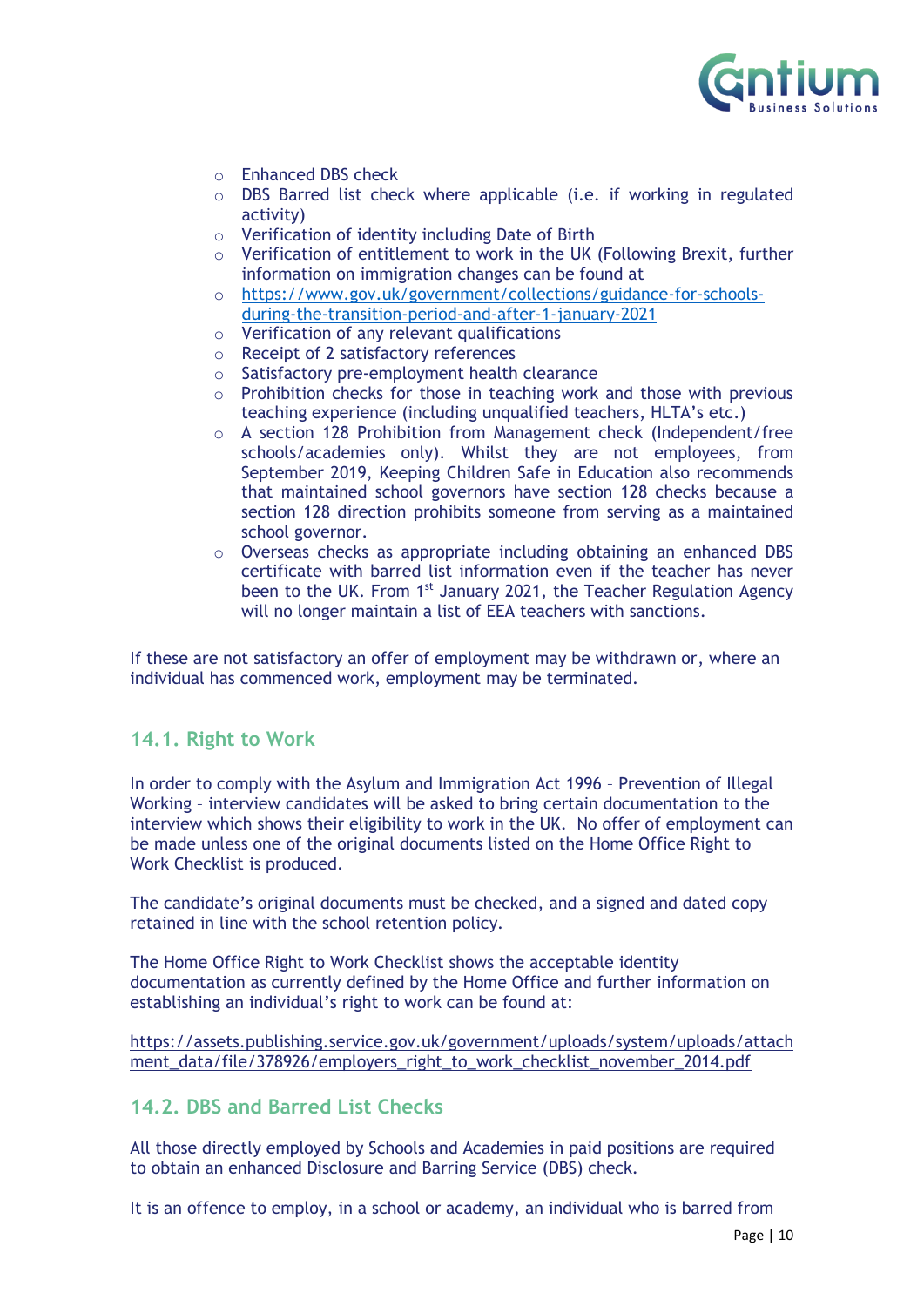

working with children. A check against the Children's Barred List will be requested as part of the enhanced DBS Disclosure for all employees working in regulated activity i.e. having unsupervised, frequent, or intensive contact with children.

It is the schools practice that individuals obtain a satisfactory enhanced DBS check before commencing work. In exceptional circumstances where the applicant is required to commence work before the full disclosure certificate is received, where working in regulated activity, a barred list check must be carried out before employment commences and supervision must be in place until a satisfactory DBS check is obtained.

In cases where we are notified that a DBS check is positive for criminal convictions, cautions, warnings etc, the contents of the certificate will be discussed with our HR Consultant/Provider.

For further details of what constitutes regulated activity and guidance on DBS checking for unpaid positions, including Governors and volunteers, please refer to Part 2 – Guidance Notes for Managers.

## <span id="page-10-0"></span>**14.3. Prohibition of Teachers**

The School will verify that anyone appointed to carry out teaching work (including HLTA's and unqualified teachers) has not been prohibited from doing so by the Secretary of State in accordance with the Teachers' Disciplinary (England) Regulations 2012. All those in teaching work, or those with previous teaching experience, will require a prohibition check. Teaching staff will be checked on the Teacher Regulation Agency self-service portal (formerly known as the Employer Access Service) to ensure that they have the required teaching qualifications, have successfully completed statutory induction where it is necessary i.e. for teachers who obtained QTS after May 1999, and have not been prohibited from teaching.

## <span id="page-10-1"></span>**14.4. Section 128 Management Checks**

#### **(Academies and Free Schools)**

Section 128 directions are made by the Secretary of State under s. 128 of the Education and Skills Act 2008, barring individuals from taking part in the management of Independent schools, Academies and Free Schools. The school will undertake a section 128 check for those taking up management positions at Independent Schools, Academies and Free Schools to ensure they are not prohibited under the provisions. This includes Governors, Directors and Trustees.

#### **(Maintained Schools)**

Section 128 directions are not made in relation to employees in maintained schools however, the Secretary of State, under s. 128 of the Education and Skills Act 2008, may prohibit someone from serving as a maintained school governor.

## <span id="page-10-2"></span>**14.5. Overseas Checks**

In accordance with Keeping Children Safe in Education, overseas checks, as the school considers appropriate, will be undertaken where, by reason of the individual's living or having lived overseas, obtaining an enhanced DBS certificate is not sufficient to establish his or her suitability to work.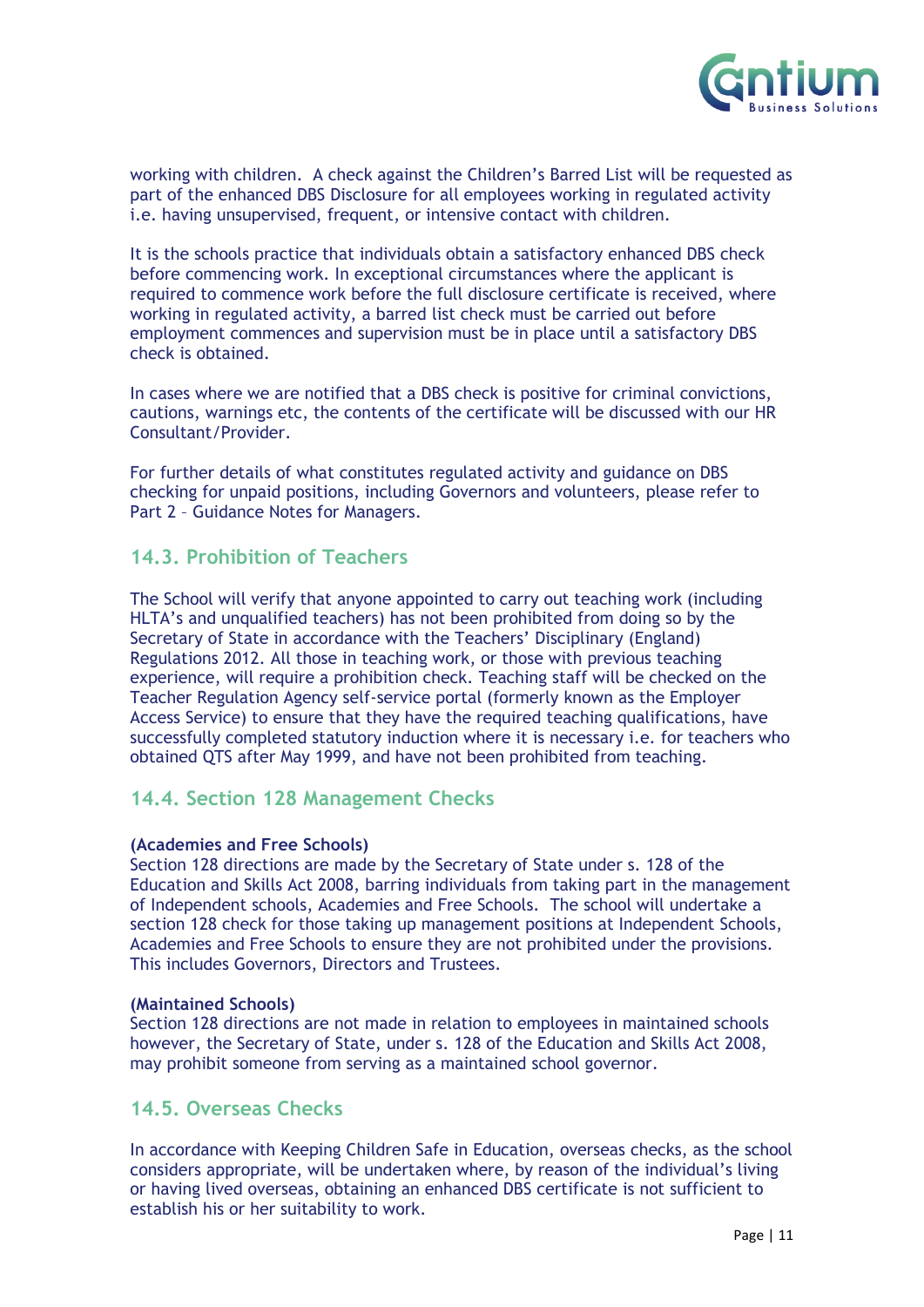

Since 6 April 2017, for all Tier 2 Visa applicants, it is a requirement that they must provide a criminal record certificate from any country where they have lived for 12 months or more (whether continuously or in total) in the last 10 years.

From 1 January 2021 professional regulators in the EEA (EU, Iceland, Liechtenstein, and Norway) will no longer share information about sanctions imposed on EEA teachers with the Teaching Regulation Agency (TRA).

#### **From 1 January 2021 the Teaching Regulation Agency will no longer maintain a list of EEA teachers with sanctions.**

Schools must continue to carry out such safer recruitment checks as they feel appropriate so that relevant events that occurred outside the UK can be considered, including obtaining an enhanced DBS certificate with barred list information (even if the teacher has never been to the UK).

Teachers may be able to provide proof of their past conduct as a teacher, issued by the professional regulating authority in the country in which they worked. Where available, such evidence can be considered alongside other information obtained through other pre-appointment checks to help assess their suitability.

Further information can be found at [https://www.gov.uk/guidance/changes-to](https://www.gov.uk/guidance/changes-to-checks-for-eu-sanctions-on-eea-teachers-from-1-january-2021)[checks-for-eu-sanctions-on-eea-teachers-from-1-january-2021](https://www.gov.uk/guidance/changes-to-checks-for-eu-sanctions-on-eea-teachers-from-1-january-2021)

## <span id="page-11-0"></span>**14.6. Proof of Qualifications**

Proof of qualifications will be checked to ensure that they match with the candidate's application form. The name of the qualification, awarding institution, date of qualification and candidate name will be checked. A signed and dated copy of the certificate will be retained as evidence of when the check was carried out, and by whom.

In the case of teachers, Qualified Teacher Status (QTS) will be checked via the Teacher Regulation Agency's Self-Service Portal at <https://teacherservices.education.gov.uk/>

In the event of any concerns regarding the validity of the qualification, a candidate may be required to obtain confirmation or clarification in writing from the exam board or awarding institution.

#### <span id="page-11-1"></span>**14.7. Follow-up References**

Following a written conditional offer of employment to the successful candidate, a supplementary reference request will be sent to their original referees. This is an opportunity to request information about sickness absence and attendance records which cannot be requested prior to an offer of employment in order to comply with the Equality Act 2010.

The offer of employment is conditional of both parts of the reference being satisfactory.

<span id="page-11-2"></span>**14.8. Pre-employment Medical History Questionnaire**

The school will require all successful applicants to complete a medical history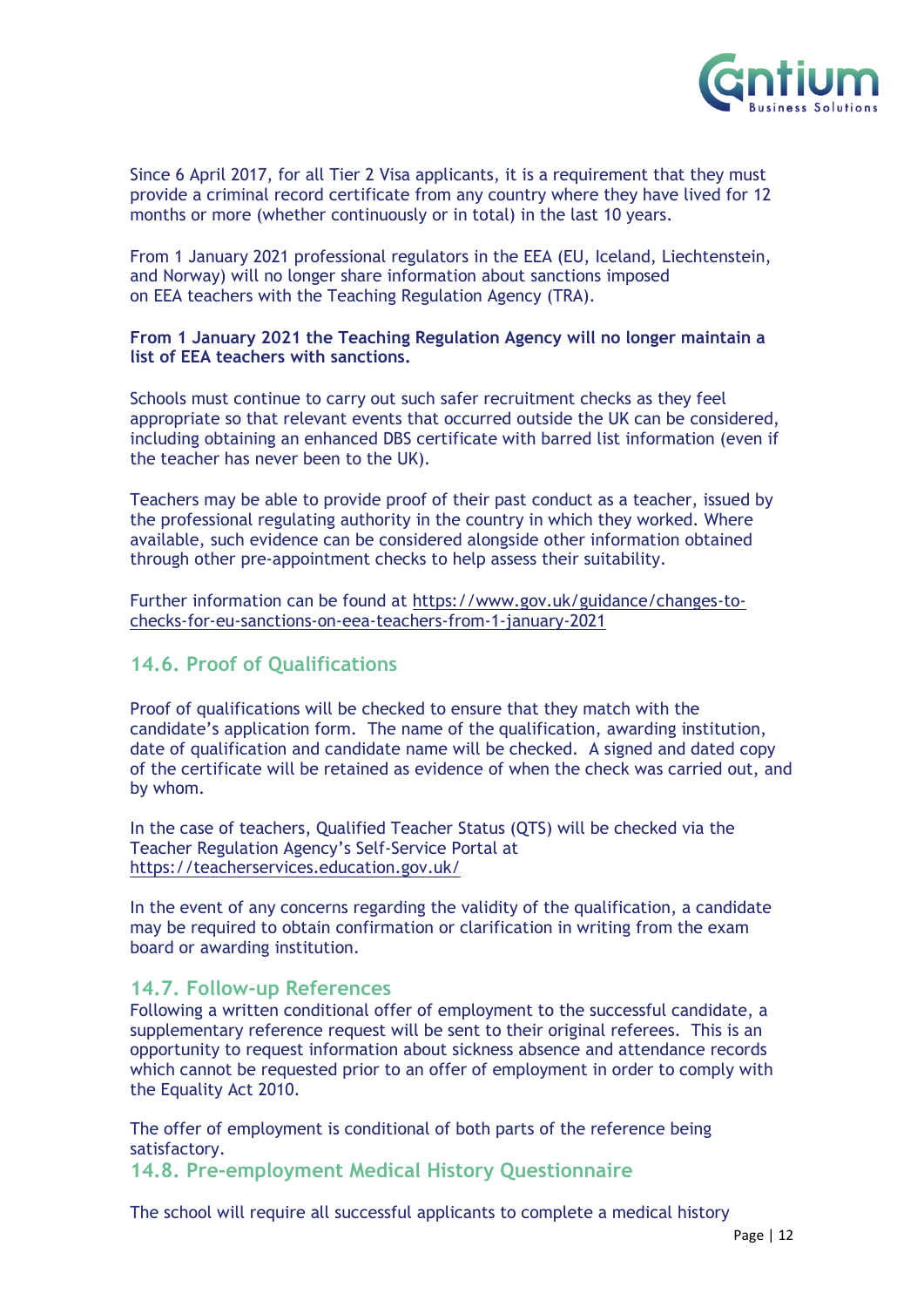

questionnaire to verify their medical fitness. There is also a requirement for schools to ensure that staff appointed to teaching posts have the necessary physical and mental fitness to teach under the Education (Health Standards) (England) Regulations 2003.

Completed medical history questionnaires will then be considered in conjunction with the follow-up references which specifically explore sickness absence and attendance issues and, where appropriate, further advice about fitness to carry out a role will be sought from Occupational Health. In order to comply with the Equality Act 2010, reasonable adjustments will be explored to enable a candidate to take up their role.

In circumstances where the candidate is assessed as medically unfit to carry out the role, or where it is not possible to make reasonable adjustments, an offer of employment may be withdrawn.

## <span id="page-12-0"></span>**15. Withdrawal of Offers**

In the event that the pre-employment checks are unsatisfactory, or where the identity, qualifications or right to work in the UK of a successful candidate cannot be verified, (name of school) will consider withdrawing the conditional offer of employment. Where the successful candidate has started in post and information becomes available which would have caused the offer to be withdrawn, employment may be terminated. In these circumstances, advice may be sought from the school's HR Consultant/Provider

## <span id="page-12-1"></span>**16. Single Central Record**

In accordance with the terms of the School Staffing (England) Regulations (as amended) ASPIRE will retain details of recruitment and vetting checks undertaken in a Single Central Record (SCR). This data will be collated, used, and stored and deleted in line with GDPR. Further details of the information required can be found in Part 2 - Guidance Notes for Managers.

## <span id="page-12-2"></span>**17. Complaints**

An individual who feels that their treatment during the recruitment and selection process is unfair may raise a formal complaint. This can be done by writing to the Headteacher/Chair of Governors setting out the key points of their complaint. The complaint will be investigated in line with ASPIRE's Complaints Procedure.

Existing employees of the school should raise their concerns through the Grievance Procedure.

## <span id="page-12-3"></span>**18. Induction**

Induction is essential in ensuring that new employees are properly equipped for work, their role in the life of the school and feeling part of the school community. ASPIRE will put in place an induction programme for all staff joining the school. This will vary taking into account previous experience and the nature of the role but will ensure that all staff and volunteers receive guidance on safe working practices and the safeguarding policies of the school.